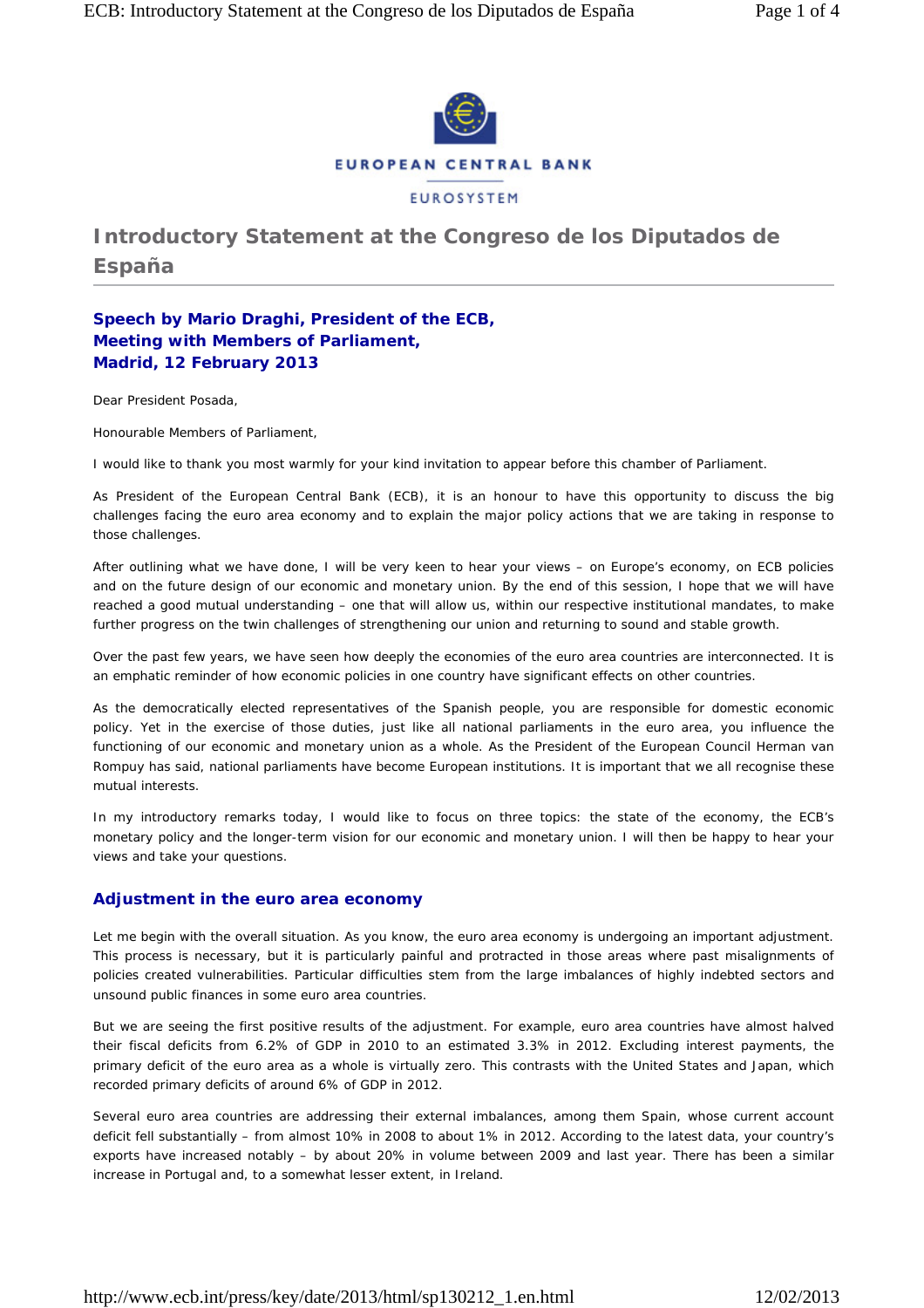Over the same period, the share of exports in GDP increased by around 10 percentage points in Spain, Ireland and Portugal. Exports are providing a strong positive contribution to real economic growth. These economies are also seeing a fall in unit labour costs, which will improve their competitiveness and provide a platform for sustainable growth.

Notwithstanding these signs of improvement, the adjustment has not yet had a visible impact on people's daily lives. Frustration in some parts of the population is thus understandable. Reform efforts take time to reveal their full beneficial effects – and they must reach a critical mass before they lead to a fundamental turnaround in economic prospects.

The top priorities on the reform agenda remain correcting misalignments and restoring the capacity of the economy to create value, incomes and jobs. Governments must persevere on the path towards sound and stable growth. National parliaments are key contributors to this process, notably in effective communication to the public of the ultimate goals.

In saying all this, I am acutely aware of the significant social costs that the adjustment entails, especially for those who have lost their jobs. I am very conscious of this human dimension of the recession, particularly the difficulties facing many of your constituents. But the reforms should not be seen in isolation: they aim to create stronger, better functioning and, yes, also fairer economies, for the benefit of all citizens.

Countries undertaking painful but necessary reforms should not feel that they have been left to fend for themselves. Creating a more stable and prosperous future for Europe is the goal that unites all euro area countries. To make progress, we need a shared sense of direction, a sense of cohesion across countries and a sense of solidarity within societies.

The shared sense of direction is expressed in laying the foundations for sustainable growth. In some countries, this implies re-orienting the main engines of growth towards productive sectors. It also implies regaining competitiveness by containing or reducing costs via a combination of accelerated productivity and wage restraint.

The sense of cohesion is expressed in the single market, the single currency and common European institutions to ensure good governance and, when needed, mutual assistance and support.

The sense of solidarity within societies should be expressed by ensuring that the burden is not borne disproportionately by certain sectors or groups of people.

## **The ECB's monetary policy**

Let me now turn to the specific policy actions that the ECB has taken in response to the challenges to the euro area economy.

There are two key elements. The first has been to reduce our key interest rate to 0.75%, a level previously unseen in virtually all euro area countries. The interest rate in the overnight interbank market is now even lower, close to zero.

The second element has been to give banks unrestricted access to central bank funding through both our short- and long-term operations. This policy meant that banks did not have to shrink their balance sheets unnecessarily at a time when market funding became unavailable or excessively costly. It prevented a potential deflationary scenario, thus ensuring delivery on the ECB's primary objective of maintaining price stability in the euro area.

At the same time, the policy has alleviated funding constraints for banks that decide to renew or extend their loans to firms and households. This removes one obstacle to growth. Since three quarters of firms' external finance in the euro area comes from banks, we need them to be delivering a sound supply of credit to support investment and job creation.

We have provided banks with assurance that, with adequate collateral, they can draw unlimited volumes of central bank liquidity at our key interest rate. We effectively stood in for the interbank market: when that market stopped functioning, our actions allowed banks to continue lending. The overall size of our refinancing operations increased from less than €450 billion before the crisis to more than €1.2 trillion at its peak.

We have also provided banks with assurance that they can rely on our refinancing operations for extended periods. The maximum maturity of these operations increased from three months to three years. Without the two three-year refinancing operations launched in late 2011 and early 2012, there could have been a major credit crunch.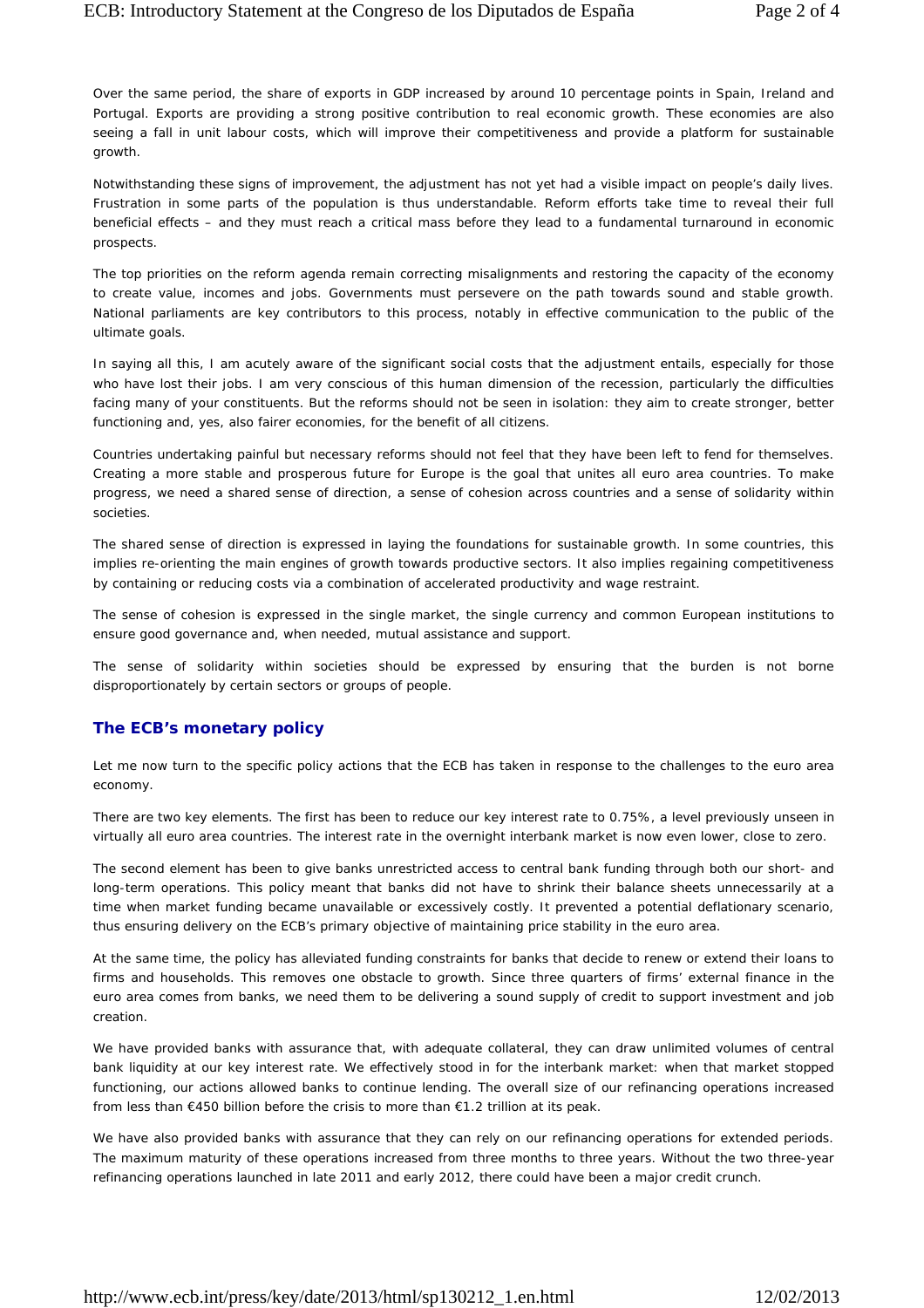Through these measures, the ECB has decisively addressed the liquidity pressures faced by euro area banks. Here in Spain, for example, the liquidity support extended to the banking system currently corresponds to a quarter of the country's GDP, about eight times what it was before the crisis.

To ensure delivery on the ECB's primary objective of safeguarding price stability, it was essential to create an environment in which liquidity is not an obstacle to credit creation. But liquidity is not the only factor determining banks' capacity and willingness to lend to firms and households. There are two additional factors: banks' availability of capital; and the general perception of risk in the economy.

Provision of capital is not among the tasks of a central bank. It is the task of shareholders to ensure that banks are solvent and able to sustain their core business. When the private sector is unable or unwilling to provide capital, it is for the fiscal authorities – governments and parliaments – to decide whether and how to act.

Here in Spain, the authorities have been proactive, even in strained conditions, embarking on an ambitious financial adjustment programme with the assistance of their European partners. The programme – which is proceeding on schedule – has removed from the balance sheets of the weakest banking institutions the troubled assets that had been a drag on their business. The programme has recapitalised these institutions with fresh funds and laid the foundations for their return to health and active lending.

The general perception of risk is the third determinant of credit. Just like any other central bank, the ECB cannot control *microeconomic* risk – how banks assess whether a potential borrower will fail to repay a loan.

Microeconomic risk is related to the conditions prevailing in the specific sector in which a firm operates or to the firm's cost structure and capacity to innovate and create value. It is the role of structural, sectoral and fiscal policies to facilitate the reallocation of resources to activities that have real economic value.

For its part, the ECB is actively contributing to a reduction in *macroeconomic* risk: by firmly stabilising inflation expectations, it provides a nominal anchor for the economy as a whole. This is important for all lending and borrowing decisions, particularly the financing of longer-term investment projects.

Our decision last summer to prepare for Outright Monetary Transactions (OMTs) in government bond markets can be seen in this light. OMTs are designed to focus on bonds with a remaining maturity of up to three years, aiming to keep medium-term inflation expectations stable by avoiding a highly damaging breakdown in the transmission of monetary policy.

The ECB can only consider OMTs if there are major problems in the transmission of monetary policy and if there is strict and effective conditionality attached to an appropriate European Stability Mechanism (ESM) programme.

There are two reasons for this conditionality framework. First, OMTs are a backstop against destructive speculation. They are not a subsidy for government financing. OMTs should remove only the part of the interest rate at which governments borrow that is due to unfounded expectations of destructive scenarios for the euro area.

But our interventions are conceivable only if the risk of fiscal dominance is firmly excluded. This requires certainty that governments will maintain fiscal discipline and that continuous reforms will correct underlying weaknesses. Only strict and effective conditionality can generate that kind of assurance.

The second reason for conditionality is that an ESM programme is a catalyst for reform. It can change the economic prospects of a country towards a higher growth potential, complementing monetary policy in its efforts to support the economy.

In the past few months, we have seen a gradual easing of financial conditions. Credit spreads on sovereign and corporate bonds have fallen. Equity prices have recovered. Banks have regained market access. And money has flowed back into European debt markets.

ECB policies have played a pivotal role in this improvement, as has resolute action by governments, parliaments and the private sector. All should persevere in these efforts with confidence. The ECB, for its part, will continue to safeguard price stability, as it has done over the past 13 years.

### **The longer-term vision**

Let me turn briefly to the longer-term vision for Europe. As you know, it is widely understood that our monetary union needs to be complemented by a financial union, a fiscal union, a genuine economic union and eventually a deeper political union.